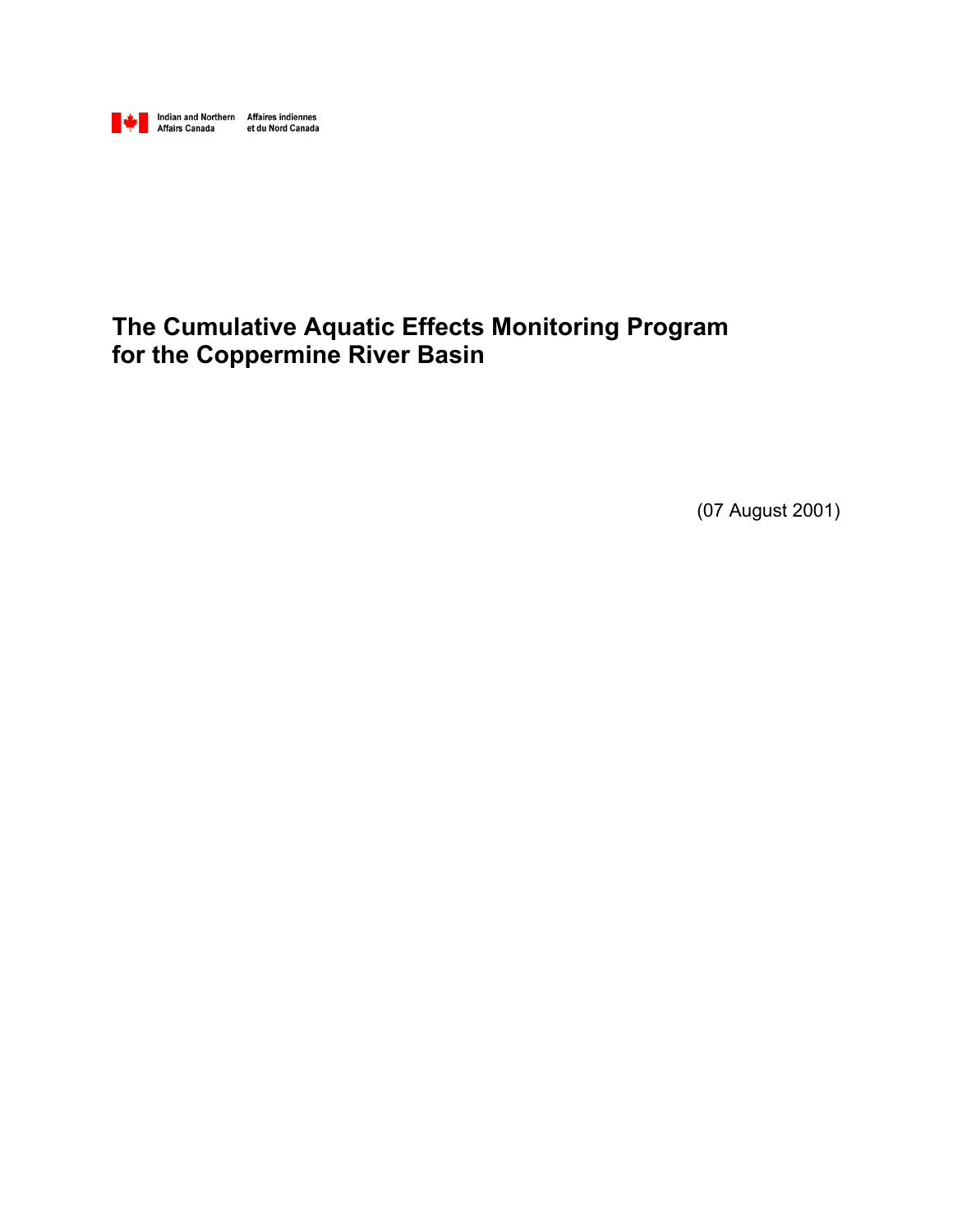### **The Cumulative Aquatic Effects Monitoring Program for the Coppermine River Basin**

The Coppermine River Basin, the eighth largest in the Northwest Territories and Nunavut, is experiencing resource development pressures from diamond mining in its headwaters in Lac de Gras. Further downstream, the potential exists for world class base metal mining, increased recreational use, and all weather roads to the arctic coast. At its mouth, the residents of Kugluktuk rely on the river as a source for drinking water, and have emphasized that the resource developments are located in their "water tank." The Water Resources Division of the Department of Indian Affairs and Northern Development currently maintains a network of water quantity and water quality station on the river. While this network provides essential information for assessing trends in quantity and quality conditions, it is not comprehensive enough to detect subtle changes in this resource as a result of multiple developments and other ecosystem stresses. The Water Resources Division, in conjunction with other federal government agencies, universities and aboriginal organizations has developed a cumulative effects monitoring program for the Coppermine River Basin to detect any aquatic ecosystem that may result from natural variations or industrial development (Map 1.). A key component of the program is the continuous monitoring of water quality at the outlet of Lac de Gras.

### **Lac de Gras Continuous Monitoring**

A Hydrolab Datasonde 4a ™ was installed at the outflow of Lac de Gras (Map 2) in January of 2000 and will remain in place for at least a two-year period to collect data on seasonal variations in water quality parameters. This instrument allows for the hourly collection of data for pH, Conductivity, Turbidity, Dissolved Oxygen, Temperature and Depth (Table 1). The total water depth at the site is six metres and the instrument is installed at an approximate depth of four metres. During the winter months it is suspended from a cable under the ice and during summer months from a weighted float. Data stored in the Datasonde are downloaded monthly and analyzed. During these trips, all sensors are re-calibrated.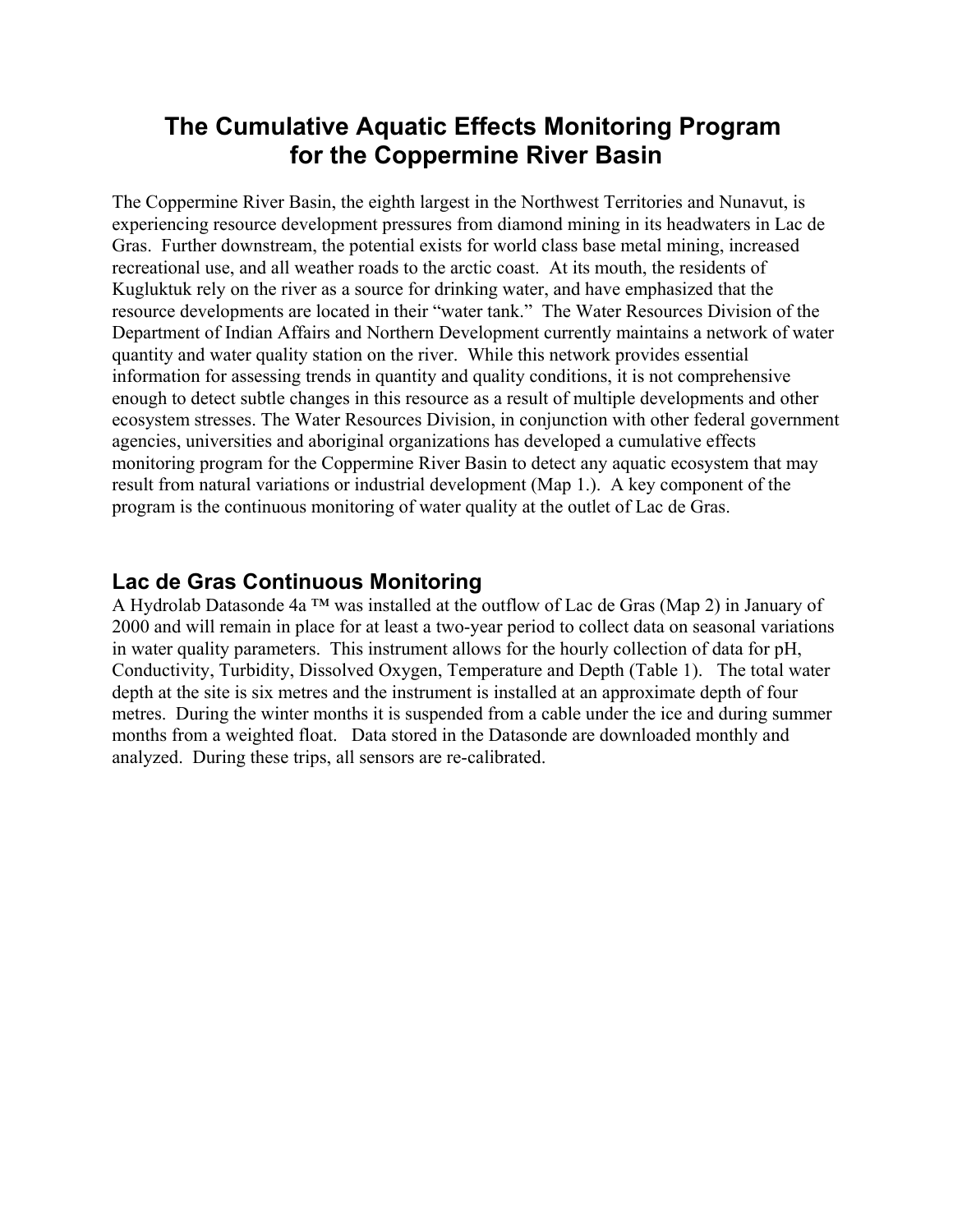# Map of the Coppermine River Basin

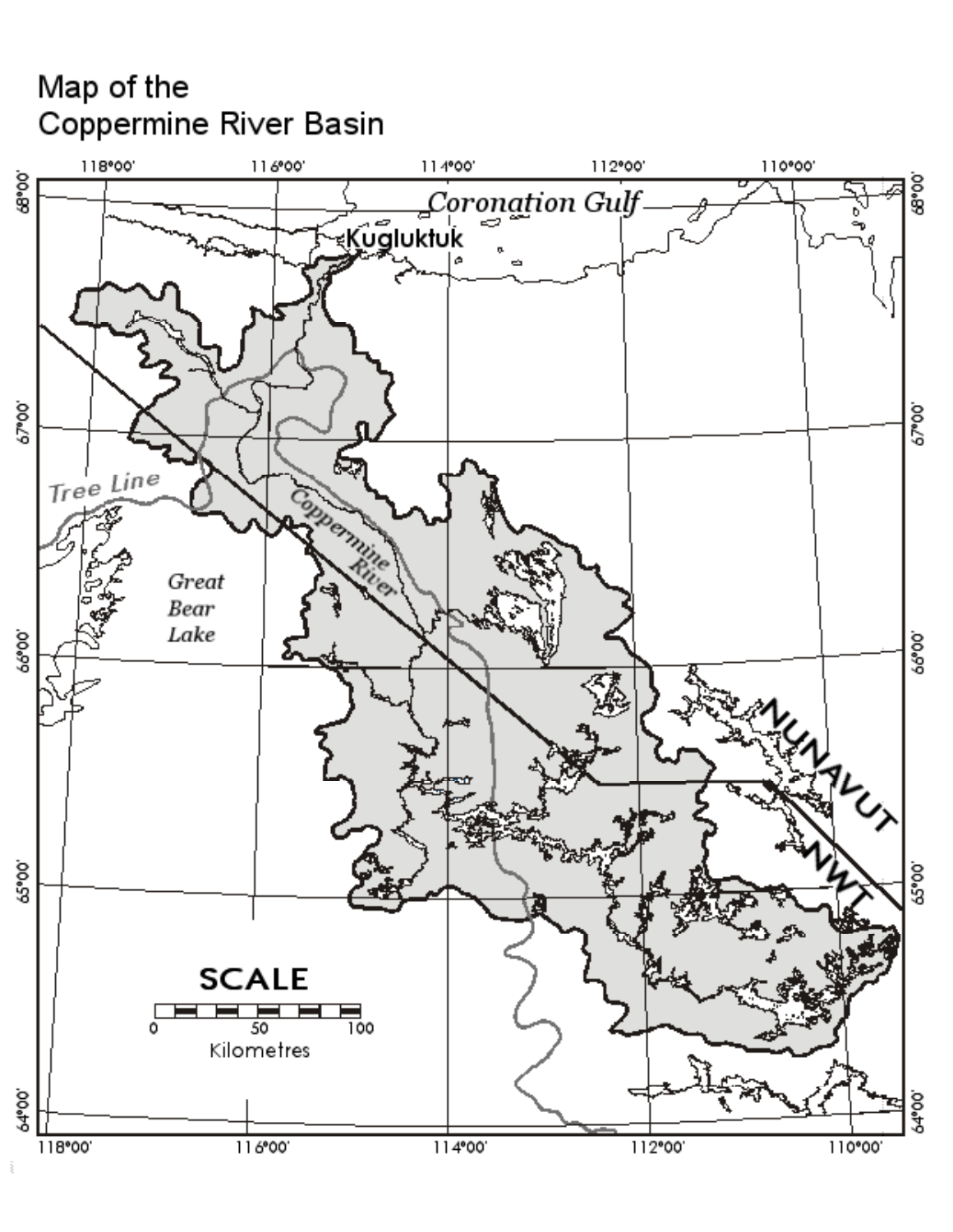| Parameter:            | Range:                             | Accuracy:                      | Resolution:        |
|-----------------------|------------------------------------|--------------------------------|--------------------|
| Temperature           | -5 to 50 $^{\circ}$ C              | $0.10 \degree C$               | $0.01 \text{ °C}$  |
| Specific Conductance  | 0 to $100 \text{ mS/cm}$           | 1% of reading<br>$0.001$ mS/cm | 4 digits           |
| pH                    | $0$ to 14 units                    | $0.2 \text{ units}$            | $0.01$ units       |
| Dissolved Oxygen      | 0 to 20 mg/L                       | $0.2 \text{ mg/L}$             | $0.1 \text{ mg/L}$ |
| Depth $(0-100m)$      | $0$ to $100 \text{ m}$             | 0.3 <sub>m</sub>               | 0.1 <sub>m</sub>   |
| Turbidity (shuttered) | 0 to 100 NTU or<br>100 to 1000 NTU | $2.6\%$ of range               | 0.1 or 1 NTU       |

### Table 1. Parameter sensors and detection ranges

#### **Daily Data Reports**

Problems encounteredduring the winter months, included such things as sensor malfunctions due to the extreme conditions, readings which were at or near detection limits causing variation in sensor readings and calibration error. In addition to hourly data collected by the Hydrolab, grab samples were taken at four meter depth using a Vertical Van Dorin Water Sampler during each site visit.